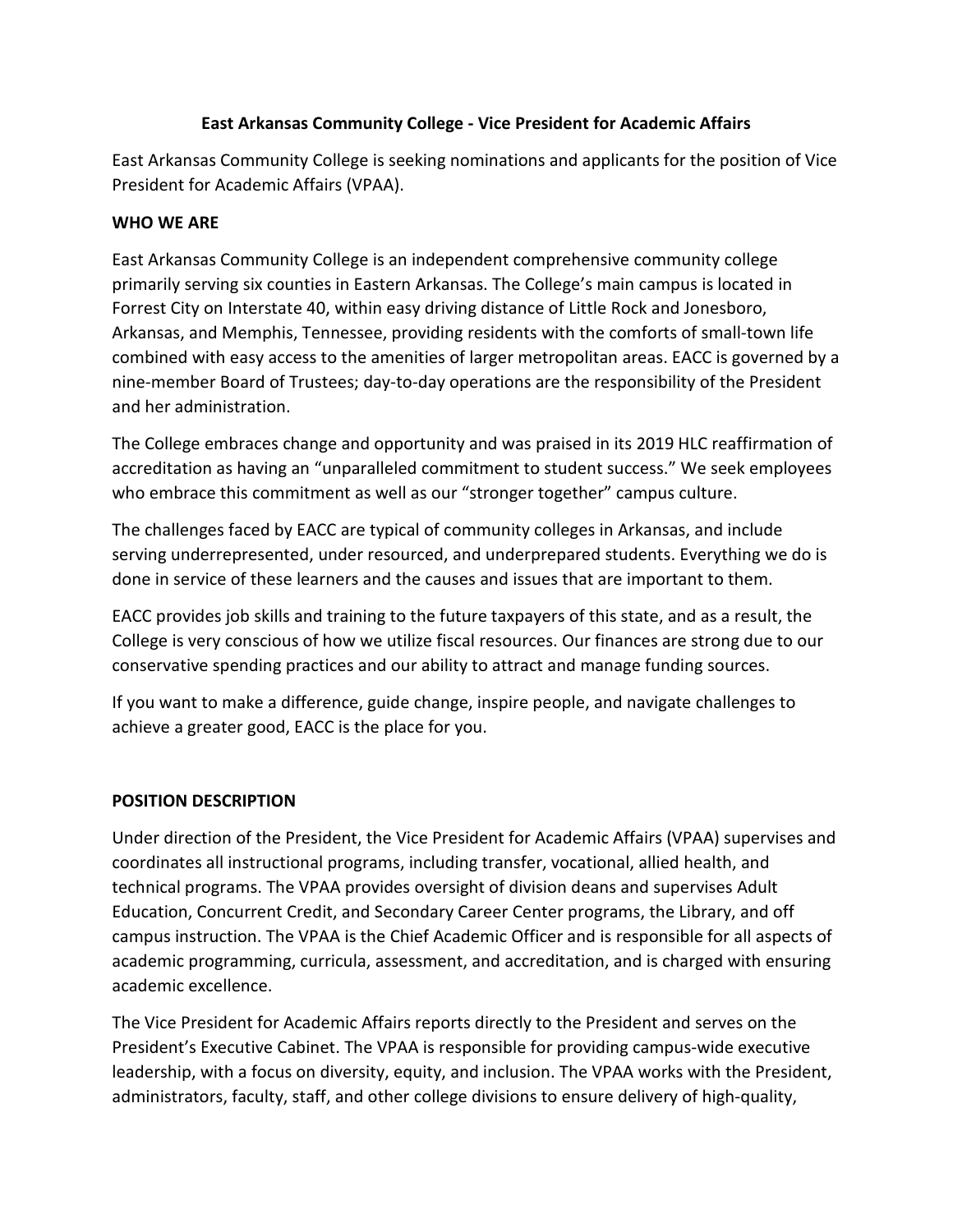multi-modal instruction and services to meet the needs of students, business and industry, and the community. The VPAA is expected to be active in the service area community and to represent the College in the community and state.

The Vice President for Academic Affairs is responsible for:

- 1. Being a strong advocate and recruiter for East Arkansas Community College in the service area and statewide.
- 2. Understanding Arkansas performance funding, and how to make decisions in the academic division that increases the College's annual productivity index.
- 3. Staying abreast of state and national higher education trends and using that information to devise innovative programming, practices, policies, and procedures that help recruit and retain students.
- 4. Understanding the division's role in the overall budget, and how to strategically utilize fiscal resources and cultivate revenue streams such as grants and other outside funding sources.
- 5. Being a leader in creating and maintaining a division and campus culture that is collaborative and meaningful to College employees.
- 6. Recruiting and recommending faculty and staff to the President and overseeing evaluation of same.
- 7. Verifying faculty credentials in keeping with HLC, ADHE, and industry requirements or recommendations.
- 8. Overseeing the coordination of class schedules to facilitate student enrollment and degree completion with the assistance of faculty and deans.
- 9. Leading curriculum planning, evaluation, assessment, and revision.
- 10. Assisting the academic deans, the Dean of Student Services, faculty, and the Director of Advising in developing placement guidelines and ensuring those guidelines and course pre-requisites are communicated with and adhered to by College staff and faculty, and that they are consistent with current state and national trends.
- 11. Reviewing College policy and procedure to ensure that it is current, accurate, relevant, equitable, and inclusive.
- 12. Supervising assessment of student learning, which includes co-curricular assessment, with deans and faculty.
- 13. Planning and coordinating faculty professional development workshops.
- 14. Calling and conducting faculty and staff meetings.
- 15. Preparing the annual budget and reviewing and approving all expenditures for all academic divisions, with the goal of conservative management of fiscal resources.
- 16. Approving and recommending expenditures for travel and approving leave forms for assigned personnel.
- 17. Assisting in the planning for new facilities and equipment.
- 18. Preparing final exam schedules in consultation with the deans.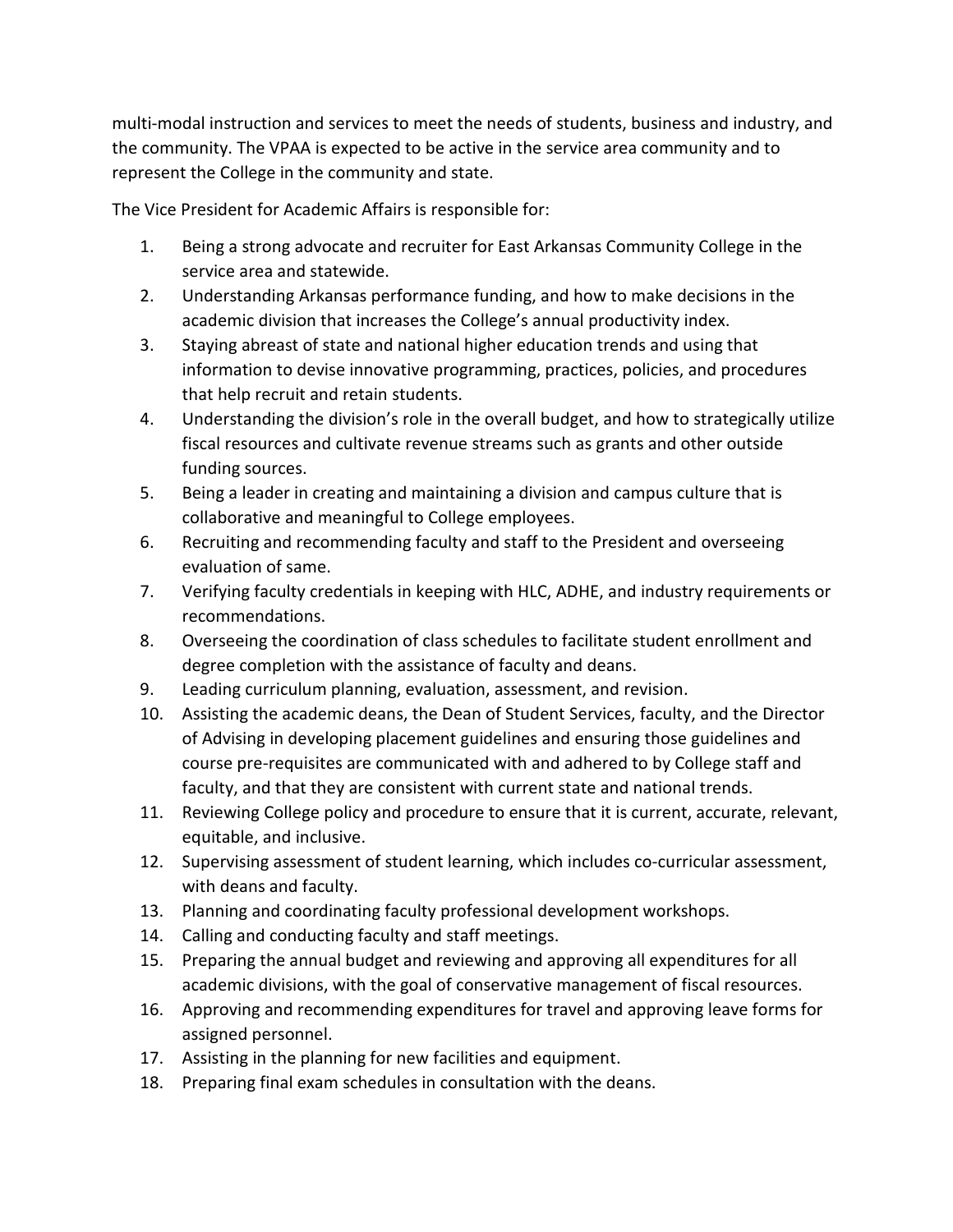- 19. Reviewing the College Catalog annually and recommending any necessary edits, changes, or updates.
- 20. Overseeing the maintenance of a room utilization schedule.
- 21. Ensuring that advisory committees meet regularly to evaluate their respective programs.
- 22. Ensuring board policies are followed by personnel and students.
- 23. Reviewing plans for graduation and directing graduation exercises with the assistance of the division of Public Relations and Community Programs and the Institutional Planning Committee.
- 24. Initiating and participating in the selection process and awards ceremony for Outstanding Staff, Outstanding Faculty, Distinguished Teaching, Distinguished Alumni, and student awards, including the ACC Academic All-Star, with the assistance of the academic deans and the division of Public Relations and Community Programs.
- 25. Understanding current policies and procedures of the Arkansas Higher Education Coordinating Board and the Higher Learning Commission and attending AHECB meetings and HLC conferences.
- 26. Reviewing institutional data reported by ADHE and IPEDS and reporting any errors or inconsistencies.
- 27. Submitting reports as required to the Arkansas Department of Higher Education and the Higher Learning Commission.
- 28. Serving as a liaison between the college and local communities in matters relating to instruction and fostering educational partnerships within local communities, including K-12, colleges/universities, business and industry, community organizations, etc.
- 29. Representing the college at local, regional, and state meetings and conferences.
- 30. Performing other duties as assigned by the President.

## **QUALIFICATIONS**

- An earned master's degree from an accredited institution is required.
- Five years of progressive higher education administrative experience directly related to the position, preferably in a comprehensive community college setting, although comparable experience may be considered.
- A demonstrated commitment to the comprehensive community college concept.
- Knowledge of higher education policies, issues, initiatives, and assessment methods.
- Knowledge and experience in as many of the following areas as possible: program and curriculum development, assessment, distance learning, library/learning resources, instructional technology, general education, developmental education, adult education, concurrent enrollment, career and technical education, workforce education, regional and program accreditation, and personnel management, with an emphasis on faculty and staff development and relations;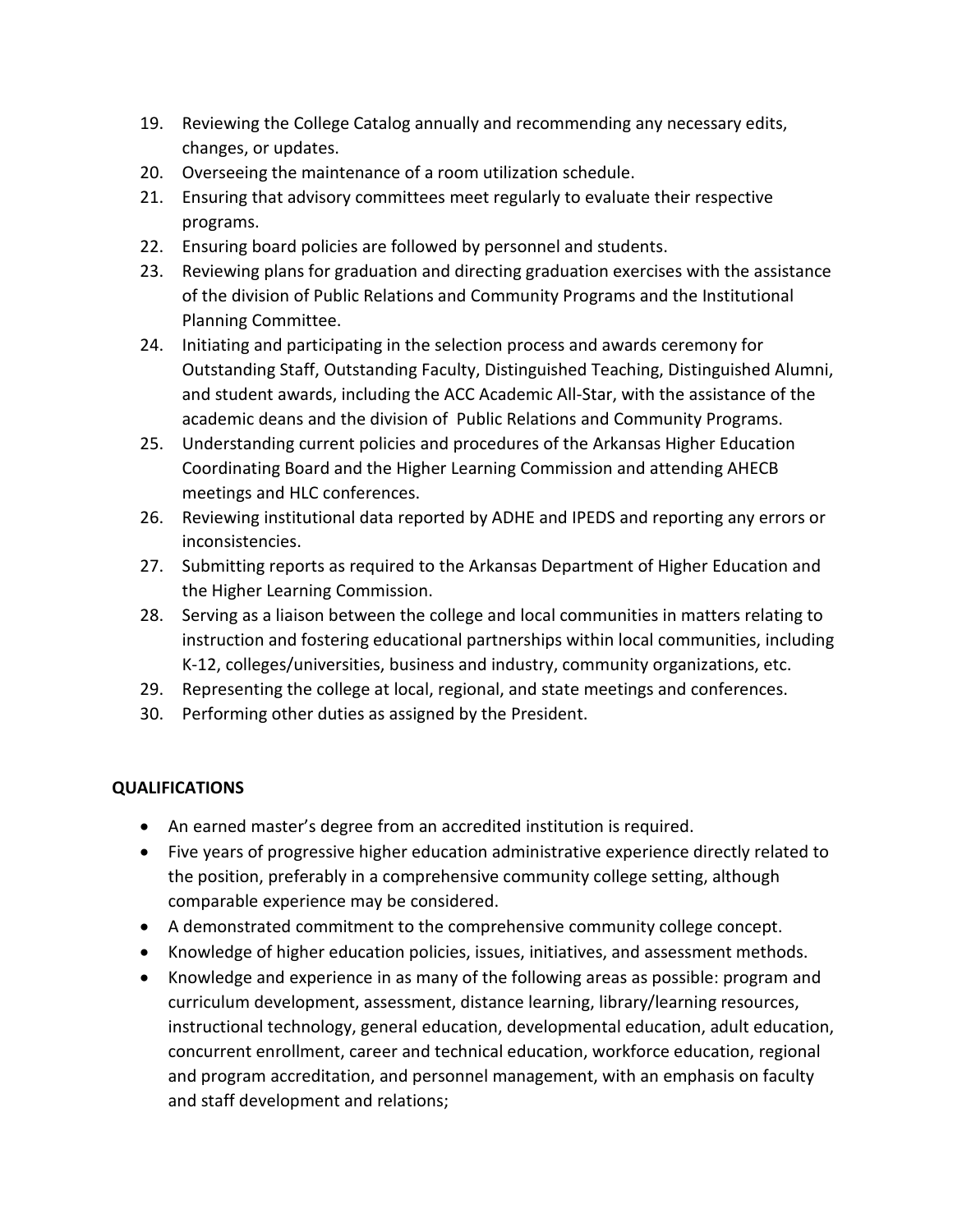- Teaching experience is considered a plus, especially within the community college setting.
- Experience in improving student outcomes, student engagement, retention, enrollment, and degree and certificate completion through assessment and data-informed decisionmaking.
- Demonstrated ability to plan strategically, to manage divisional and/or departmental finances, and to propose, develop, and implement projects and grants.
- An understanding of the diverse ethnic, cultural, socioeconomic and academic backgrounds of rural community college students.
- Demonstrated ability to motivate, advocate, and communicate effectively both within the institution and to external entities and constituents.
- Demonstrated commitment to responsiveness to others in a timely manner in all circumstances, and to the principles of customer service as they relate to students.
- Demonstrated ability to manage a diverse workforce and contribute to employee satisfaction.
- Demonstrated conflict resolution skills, especially as they apply to a diverse community of faculty, staff, and learners.
- Previous experience supervising Allied Health programs and successfully meeting thirdparty accreditation standards considered a plus.
- Note: Other relevant education and experience may be substituted if applicable to the role, scope, and functions of the position.

## **WHAT WE OFFER**

A generous benefits package with 100% health and dental insurance paid for employee. Family coverage and vision insurance offered for an additional premium. Paid life insurance and long term disability insurance, tuition waivers for employees and their families, a healthcare spending account, catastrophic leave bank, and paid maternity or parental leave. EACC offers a choice of 3 retirement plans: VALIC (employee contribution 6%; EACC contribution 14%); Arkansas Public Employees Retirement (employee contribution 5%; EACC contribution 15.32%); TIAA CREF (employee contribution 6%; EACC contribution 14%). New hires who have at least 5 years in the Arkansas Teacher Retirement System may continue with this current plan (employee contribution 6.75%; EACC contribution 14.75%).

Paid holiday leave 11-13 days annually; 8 hours sick leave per month; and a sliding scale of vacation (annual leave) ranging from 8 hours per month to 15 hours per month depending on state service.

The opportunity to contribute to a fun, student-centric organization and to engage in meaningful work in service of others alongside other good people.

For more information on benefit plans, please visit *[www.eacc.edu/employment](http://www.eacc.edu/employment)*.